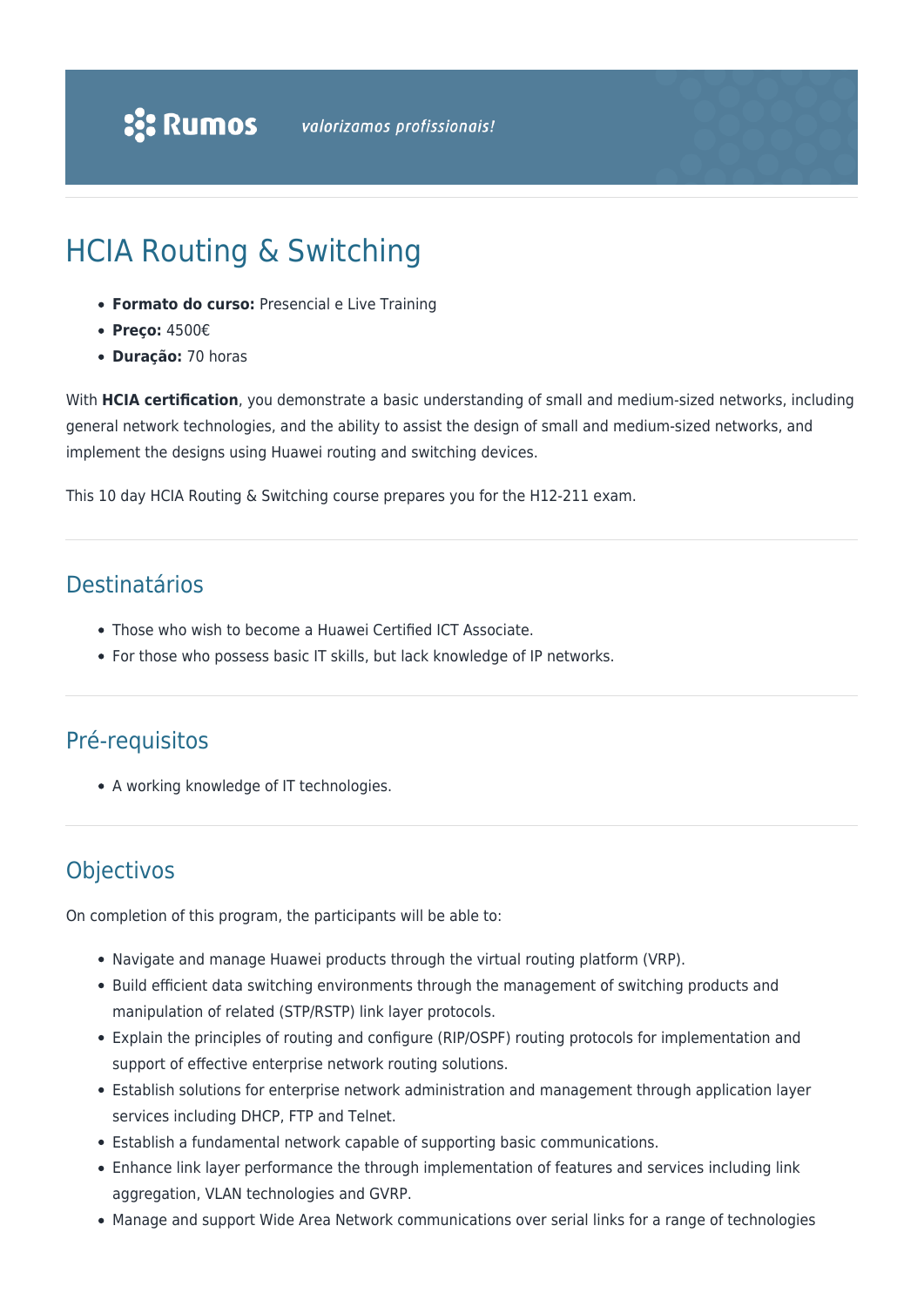including HDLC, PPP, PPPoE and Frame Relay.

- Apply Network Address Translation (NAT) solutions for private networks.
- Provide effective IP security solutions using various security architectures including Access Control Lists (ACL), AAA, and IPSec with GRE support solutions.
- Describe solutions for unified enterprise network management, including SNMP and Huawei eSight NMS technology solutions.
- Establish truly business capable enterprise networks for real-world industries.

### Programa

#### **HCIA Routing&Switching Entry**

- Establishing a Single Switched Network
- FTP Protocol Principles
- Rapid Spanning Tree Protocol
- RIP Static Route
- Basic Knowledge of TCP/IP
	- o Introduction to Transmission Media
	- Ethernet framing
	- $\circ$  IP addressing
	- o ICMP protocol
	- ARP protocol
	- Transport layer protocol
	- Data forwarding Scenario
- Basic Knowledge of IP Routing
- DHCP Protocol Principles
- Link State Routing with OSPF
- Introduction to the VRP
	- VRP Foundation
	- Navigating the CLI
	- o File System Navigation and Management
	- VRP Operating system Image management
- Spanning Tree Protocol
- Telnet Protocol Principles

#### **HCIA Routing&Switching Intermediate**

- Advanced switching technologies
	- Link aggregation
	- VLAN Principle
	- VLAN Routing
- Ipv6 Application Service DHCPv6
- Segment Routing basic principle
- IPv6 Routing Technologies